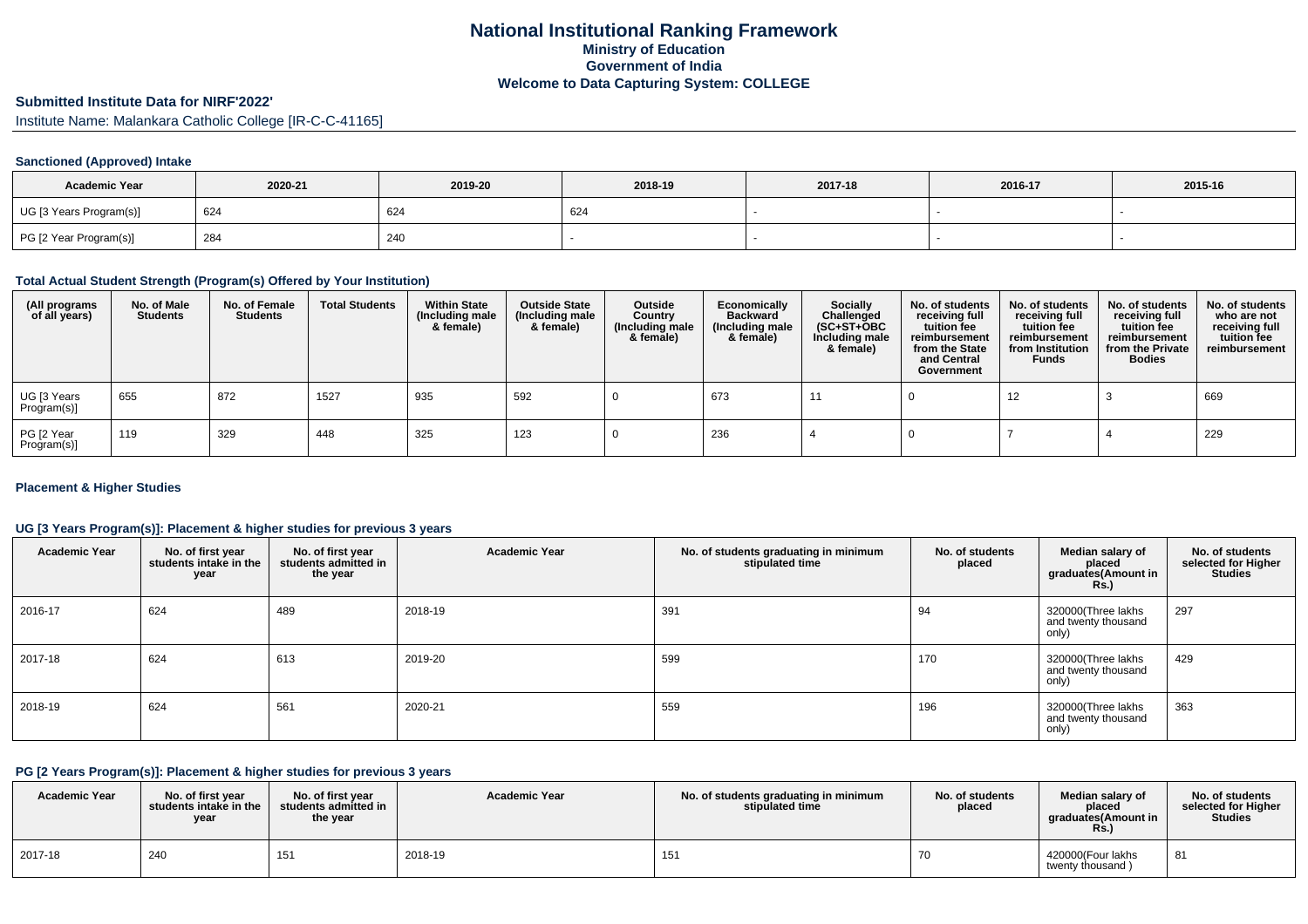| 2018-19 | 240 | 196        | 2019-20 | 183 | 140                   | 420000(Four lakhs<br>twenty thousand )     | 43 |
|---------|-----|------------|---------|-----|-----------------------|--------------------------------------------|----|
| 2019-20 | 240 | 100<br>ιου | 2020-21 | 188 | $\overline{A}$<br>144 | 420000(Four lakhs<br>twenty thousand only) | 64 |

# **Financial Resources: Utilised Amount for the Capital expenditure for previous 3 years**

| Academic Year                                              | 2020-21                                                    | 2019-20                                                                                              | 2018-19                                                       |
|------------------------------------------------------------|------------------------------------------------------------|------------------------------------------------------------------------------------------------------|---------------------------------------------------------------|
|                                                            | <b>Utilised Amount</b>                                     | <b>Utilised Amount</b>                                                                               | <b>Utilised Amount</b>                                        |
|                                                            |                                                            | Annual Capital Expenditure on Academic Activities and Resources (excluding expenditure on buildings) |                                                               |
| Library                                                    | 985172 (Nine Lakhs eightyfive thousand Hundred and seventy | 946802 (Nine lakhs fourty six thousand eight hundred and two                                         | 930575 (Nine Lakhs thirty thousand five hundred and seventy   |
|                                                            | only )                                                     | only)                                                                                                | five only)                                                    |
| New Equipment for Laboratories                             | 729403 (Seven lakhs twenty nine thousand four hundred and  | 985580 (Nine lakhs eighty five thousand five hundred and                                             | 694805 (six lakhs ninety four thousand eight hundred and five |
|                                                            | three only)                                                | eighty only)                                                                                         | only                                                          |
| Other expenditure on creation of Capital Assets (excluding | 14329098 (One crore fourtythree lakhs twenty nine thousand | 11765544 (One Crore seventeen lakhs sixty five thousand five                                         | 12840334 (one crore twenty eight lakhs fourty thousand three  |
| expenditure on Land and Building)                          | and ninety eight)                                          | hundred and fourty four only)                                                                        | hundred and thirty four only)                                 |

## **Financial Resources: Utilised Amount for the Operational expenditure for previous 3 years**

| <b>Academic Year</b>                                                                                                                                                                            | 2020-21                                                                                             | 2019-20                                                                                     | 2018-19                                                                                           |  |
|-------------------------------------------------------------------------------------------------------------------------------------------------------------------------------------------------|-----------------------------------------------------------------------------------------------------|---------------------------------------------------------------------------------------------|---------------------------------------------------------------------------------------------------|--|
|                                                                                                                                                                                                 | <b>Utilised Amount</b>                                                                              | <b>Utilised Amount</b>                                                                      | <b>Utilised Amount</b>                                                                            |  |
|                                                                                                                                                                                                 |                                                                                                     | <b>Annual Operational Expenditure</b>                                                       |                                                                                                   |  |
| Salaries (Teaching and Non Teaching staff)                                                                                                                                                      | 45735363 (Four crores Fifty seven lakhs thirty five thousand<br>three hundred and sixty three only) | 40796826 (four crores seven lakhs ninety six thousand eight<br>hundred and twenty six only) | 36458289 (Three crores sixty four lakhs fifty eight thousand<br>two hundred and eighty nine only) |  |
| Maintenance of Academic Infrastructure or consumables and<br>other running expenditures (excluding maintenance of hostels<br>and allied services, rent of the building, depreciation cost, etc) | 12550457 (One crore twenty five lakhs five thousand)                                                | 11676653 (one crore sixteen lakhs seventy six thousand six<br>hundred and fifty three only) | 10024961 (one crore twenty four thousand nine hundred and<br>sixty one only)                      |  |
| Seminars/Conferences/Workshops                                                                                                                                                                  | 230000 (Two lakhs and thirty thousand only)                                                         | 228030 (Two lakhs twenty eight thousand and thirty only)                                    | 263277 (Two lakhs sixty three thousand two hundred and<br>seventy seven only)                     |  |

## **PCS Facilities: Facilities of physically challenged students**

| 1. Do your institution buildings have Lifts/Ramps?                                                                                                         | Yes, more than 80% of the buildings |
|------------------------------------------------------------------------------------------------------------------------------------------------------------|-------------------------------------|
| 2. Do your institution have provision for walking aids, including wheelchairs and transportation from one building to another for<br>handicapped students? | Yes                                 |
| 3. Do your institution buildings have specially designed toilets for handicapped students?                                                                 | Yes, more than 80% of the buildings |

### **Faculty Details**

| <b>Srno</b> | Name          | Age | Designation                                         | Gender | Qualification | <b>Experience (In</b><br>Months) | <b>Currently working</b><br>with institution? | <b>Joining Date</b> | <b>Leaving Date</b> | <b>Association type</b> |
|-------------|---------------|-----|-----------------------------------------------------|--------|---------------|----------------------------------|-----------------------------------------------|---------------------|---------------------|-------------------------|
|             | J T T Kumaran | 63  | Dean / Principal /<br>Director / Vice<br>Chancellor | Male   | Ph.D          | 480                              | Yes                                           | 15-07-2016          | $- -$               | Regular                 |
|             | Anthony Samy  | 47  | <b>Assistant Professor</b>                          | Male   | Ph.D          | 211                              | Yes                                           | 08-07-2019          | $- -$               | Regular                 |
|             | George David  | 62  | <b>Assistant Professor</b>                          | Male   | Ph.D          | 230                              | Yes                                           | 03-09-2019          | $- -$               | Regular                 |
|             | Lenin John    | 46  | <b>Assistant Professor</b>                          | Male   | Ph.D          | 234                              | Yes                                           | 19-08-2020          | $- -$               | Regular                 |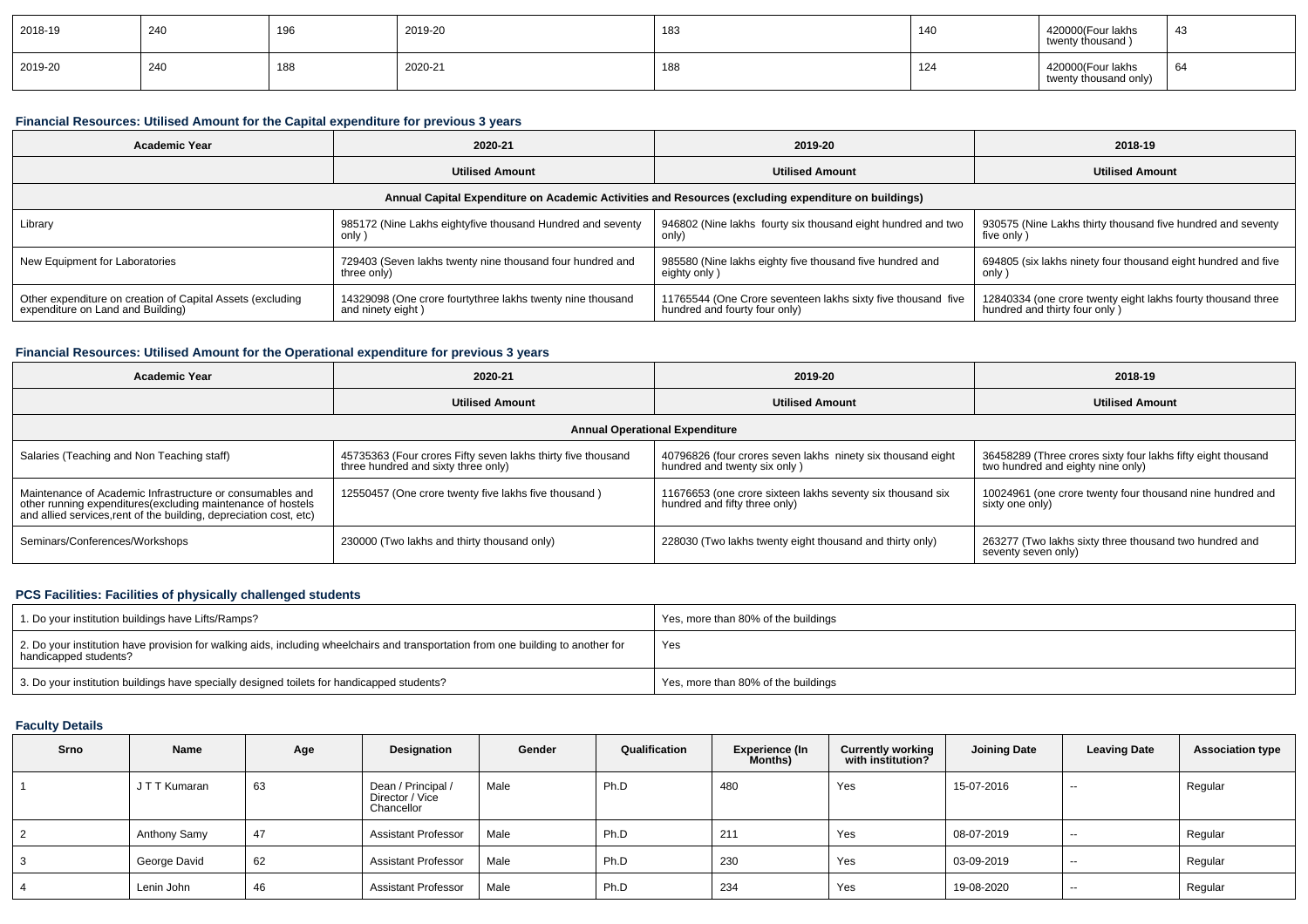| 5              | Karthikayan S                        | 35 | <b>Assistant Professor</b> | Male   | Ph.D       | 174 | Yes | 20-06-2019 | $\sim$                   | Regular |
|----------------|--------------------------------------|----|----------------------------|--------|------------|-----|-----|------------|--------------------------|---------|
| 6              | Nithin Raja Shelley                  | 39 | <b>Assistant Professor</b> | Male   | Ph.D       | 177 | Yes | 16-04-2019 | $\sim$                   | Regular |
| $\overline{7}$ | Jolly Shalini N                      | 36 | Assistant Professor        | Male   | Ph.D       | 116 | Yes | 06-08-2020 | --                       | Regular |
| 8              | Jasmine K                            | 52 | <b>Assistant Professor</b> | Female | <b>NET</b> | 278 | Yes | 08-09-1998 | Ξ.                       | Regular |
| 9              | Reena E M                            | 48 | <b>Assistant Professor</b> | Female | Ph.D       | 268 | Yes | 18-06-1999 | $\sim$                   | Regular |
| 10             | Sheeba C                             | 45 | <b>Assistant Professor</b> | Female | Ph.D       | 160 | Yes | 24-06-2008 | ш,                       | Regular |
| 11             | Chithra V S                          | 37 | <b>Assistant Professor</b> | Female | Ph.D       | 35  | Yes | 14-08-2020 | $\sim$                   | Regular |
| 12             | Sunitha Kumari K                     | 48 | <b>Assistant Professor</b> | Female | Ph.D       | 256 | Yes | 28-06-2000 | $\sim$                   | Regular |
| 13             | Mini Alphonse J K                    | 39 | <b>Assistant Professor</b> | Female | Ph.D       | 185 | Yes | 13-06-2005 | $\sim$                   | Regular |
| 14             | Manju D                              | 40 | <b>Assistant Professor</b> | Female | M. Phil    | 182 | Yes | 18-06-2007 | --                       | Regular |
| 15             | Rekha R                              | 38 | <b>Assistant Professor</b> | Female | M. Phil    | 186 | Yes | 24-06-2008 | $\sim$                   | Regular |
| 16             | Amutha Lekha N                       | 36 | <b>Assistant Professor</b> | Female | M. Phil    | 160 | Yes | 22-06-2009 | $\frac{1}{2}$            | Regular |
| 17             | BeulaRani KR                         | 42 | <b>Assistant Professor</b> | Female | Ph.D       | 142 | Yes | 11-06-2018 | $\sim$                   | Regular |
| 18             | Preetha P Nair                       | 50 | <b>Assistant Professor</b> | Female | Ph.D       | 6   | Yes | 19-07-2021 | $\sim$                   | Regular |
| 19             | Gibin S R                            | 31 | <b>Assistant Professor</b> | Male   | Ph.D       | 61  | Yes | 19-06-2017 | Щ,                       | Regular |
| 20             | Lima Rose ML                         | 36 | <b>Assistant Professor</b> | Female | M. Phil    | 150 | Yes | 25-07-2009 | $\sim$                   | Regular |
| 21             | Biju C S                             | 36 | <b>Assistant Professor</b> | Male   | Ph.D       | 49  | Yes | 03-10-2018 | $\overline{\phantom{a}}$ | Regular |
| 22             | Mariappan A                          | 36 | <b>Assistant Professor</b> | Male   | Ph.D       | 37  | Yes | 20-06-2019 | $\sim$                   | Regular |
| 23             | Joselin Beaula T                     | 39 | Assistant Professor        | Female | Ph.D       | 66  | Yes | 01-07-2019 | $\sim$                   | Regular |
| 24             | Shajin Shinu P M                     | 39 | <b>Assistant Professor</b> | Male   | Ph.D       | 51  | Yes | 28-09-2019 | $\sim$                   | Regular |
| 25             | Prabha V                             | 39 | <b>Assistant Professor</b> | Female | Ph.D       | 160 | Yes | 01-09-2020 | Щ,                       | Regular |
| 26             | Esra Sargunam N                      | 37 | <b>Assistant Professor</b> | Male   | Ph.D       | 16  | Yes | 02-09-2020 | $\sim$                   | Regular |
| 27             | Thomson R                            | 56 | <b>Assistant Professor</b> | Male   | M. Phil    | 270 | Yes | 05-07-1999 | $\overline{a}$           | Regular |
| 28             | Rajakumari S                         | 43 | <b>Assistant Professor</b> | Female | Ph.D       | 181 | Yes | 15-06-2004 | ш.                       | Regular |
| 29             | Usha Kumari N                        | 47 | <b>Assistant Professor</b> | Female | Ph.D       | 162 | Yes | 10-12-2009 | ш,                       | Regular |
| 30             | Selvarani                            | 39 | <b>Assistant Professor</b> | Female | Ph.D       | 100 | Yes | 06-07-2015 | $\sim$                   | Regular |
| 31             | Godwin Joseph T                      | 36 | <b>Assistant Professor</b> | Male   | Ph.D       | 53  | Yes | 12-06-2017 | $\overline{\phantom{a}}$ | Regular |
| 32             | Shyla J                              | 38 | <b>Assistant Professor</b> | Female | Ph.D       | 149 | Yes | 16-06-2008 | u.                       | Regular |
| 33             | M Josephin Renjith                   | 36 | <b>Assistant Professor</b> | Female | Ph.D       | 144 | Yes | 22-06-2009 | ωú.                      | Regular |
| 34             | G Sreekanth                          | 40 | <b>Assistant Professor</b> | Male   | Ph.D       | 126 | Yes | 28-06-2010 | u.                       | Regular |
| 35             | R Anitha kumari                      | 39 | <b>Assistant Professor</b> | Female | Ph.D       | 173 | Yes | 24-06-2014 | ш.                       | Regular |
| 36             | <b>G ANUSHA</b>                      | 37 | <b>Assistant Professor</b> | Female | Ph.D       | 156 | Yes | 25-06-2014 | $\overline{\phantom{a}}$ | Regular |
| 37             | T AUSTIN<br>SANTHOSH<br><b>KUMAR</b> | 33 | <b>Assistant Professor</b> | Male   | Ph.D       | 103 | Yes | 25-06-2014 | Щ,                       | Regular |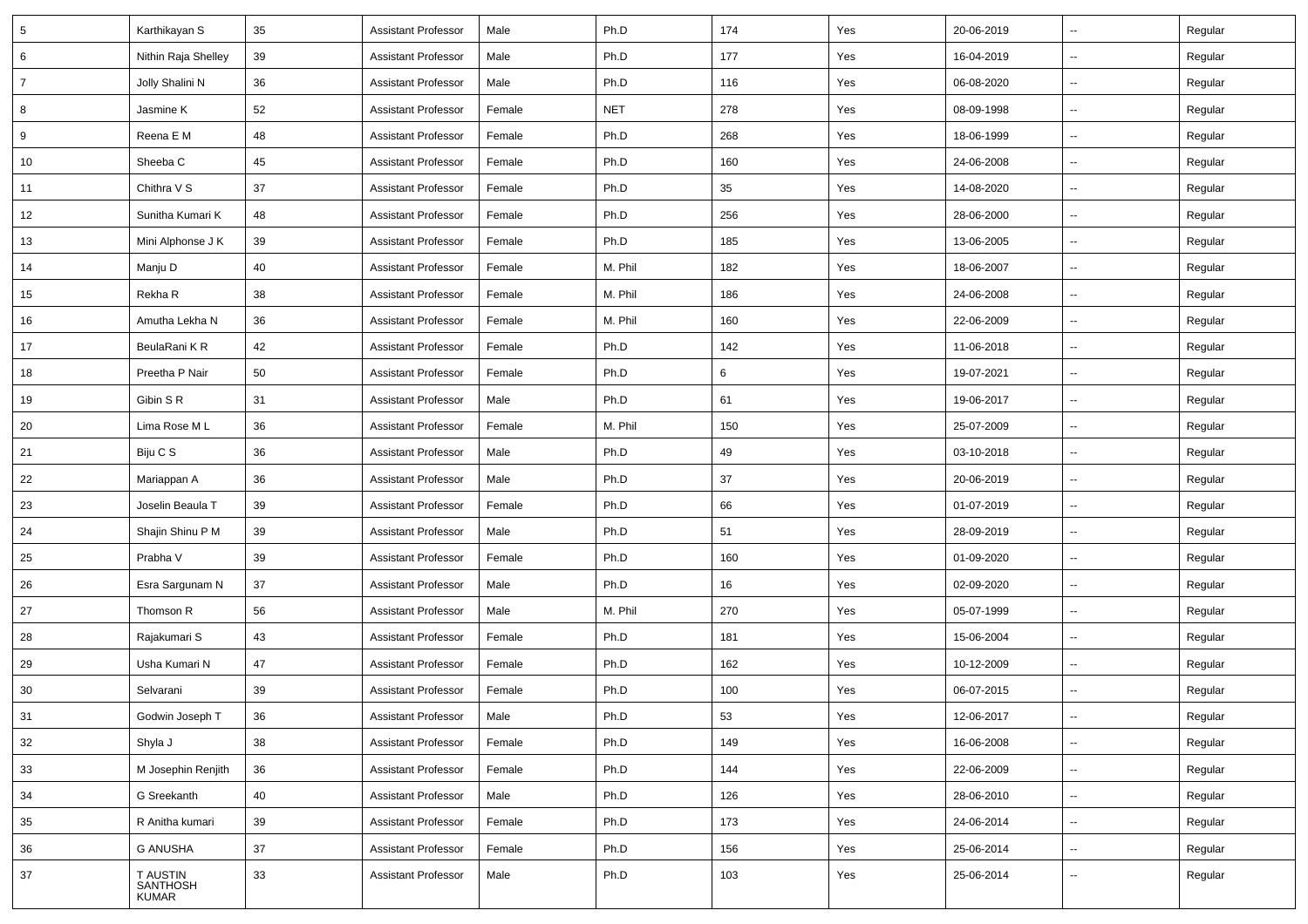| 38 | M RAMAPRIYA                    | 33 | <b>Assistant Professor</b> | Female | Ph.D       | 57             | Yes | 02-09-2020 | $\overline{\phantom{a}}$ | Regular |
|----|--------------------------------|----|----------------------------|--------|------------|----------------|-----|------------|--------------------------|---------|
| 39 | N SURESH SINGH                 | 47 | <b>Assistant Professor</b> | Male   | Ph.D       | 242            | Yes | 26-07-2000 | ⊷.                       | Regular |
| 40 | <b>SAM ABRAHAM</b>             | 41 | <b>Assistant Professor</b> | Male   | Ph.D       | 48             | Yes | 11-06-2018 | $\overline{\phantom{a}}$ | Regular |
| 41 | J P MEDLIN JULIA               | 43 | <b>Assistant Professor</b> | Female | Ph.D       | 242            | Yes | 02-09-2020 | --                       | Regular |
| 42 | SAJITHA A V                    | 42 | <b>Assistant Professor</b> | Female | Ph.D       | 52             | Yes | 01-03-2021 | --                       | Regular |
| 43 | G RAVI SELVA<br><b>KUMAR</b>   | 52 | <b>Assistant Professor</b> | Male   | M. Phil    | 282            | Yes | 21-06-1999 | $\overline{\phantom{a}}$ | Regular |
| 44 | T EBANESAR                     | 44 | <b>Assistant Professor</b> | Male   | M. Phil    | 148            | Yes | 22-06-2009 | $\overline{\phantom{a}}$ | Regular |
| 45 | ALBIN JOSE S                   | 41 | <b>Assistant Professor</b> | Male   | Ph.D       | 117            | Yes | 17-08-2015 | $\overline{\phantom{a}}$ | Regular |
| 46 | J JALAJA                       | 35 | <b>Assistant Professor</b> | Female | M. Phil    | 104            | Yes | 15-06-2017 | ⊷.                       | Regular |
| 47 | ANOOP SREE<br><b>KUMAR R S</b> | 33 | <b>Assistant Professor</b> | Male   | Ph.D       | 41             | Yes | 11-06-2018 | $\overline{\phantom{a}}$ | Regular |
| 48 | <b>BEN M JEBIN</b>             | 40 | <b>Assistant Professor</b> | Male   | Ph.D       | 208            | Yes | 01-06-2019 | $\overline{\phantom{a}}$ | Regular |
| 49 | ANUP J JOHNSON                 | 39 | <b>Assistant Professor</b> | Male   | M. Phil    | 172            | Yes | 24-07-2019 | --                       | Regular |
| 50 | <b>BIBIN</b>                   | 30 | <b>Assistant Professor</b> | Male   | M. Phil    | 14             | Yes | 01-10-2020 | -−                       | Regular |
| 51 | SHEELA MS                      | 36 | <b>Assistant Professor</b> | Female | Ph.D       | 53             | Yes | 12-06-2017 | ⊷.                       | Regular |
| 52 | S DINESH BABU                  | 30 | <b>Assistant Professor</b> | Male   | <b>SET</b> | 52             | Yes | 06-05-2019 | ⊷.                       | Regular |
| 53 | <b>GINJU ML</b>                | 36 | <b>Assistant Professor</b> | Female | Ph.D       | 79             | Yes | 14-08-2020 | ⊷.                       | Regular |
| 54 | CHITHRA V S                    | 30 | <b>Assistant Professor</b> | Female | Ph.D       | 28             | Yes | 16-10-2020 | --                       | Regular |
| 55 | S SUBI                         | 29 | <b>Assistant Professor</b> | Female | M. Phil    | 28             | Yes | 15-09-2021 | --                       | Regular |
| 56 | J BRINDHA                      | 29 | <b>Assistant Professor</b> | Female | Ph.D       | $\overline{7}$ | Yes | 01-03-2021 | н.                       | Regular |
| 57 | <b>B DEVASHANTHINI</b>         | 66 | <b>Assistant Professor</b> | Female | Ph.D       | 90             | Yes | 01-04-2019 | --                       | Regular |
| 58 | <b>JELSA MARIA</b><br>JAMES    | 35 | <b>Assistant Professor</b> | Female | M. Phil    | 126            | Yes | 12-01-2012 | ⊷.                       | Regular |
| 59 | ABISHA D P                     | 28 | <b>Assistant Professor</b> | Female | <b>NET</b> | 41             | Yes | 09-07-2018 | $\overline{\phantom{a}}$ | Regular |
| 60 | ATHIRA S S                     | 25 | <b>Assistant Professor</b> | Female | <b>NET</b> | 33             | Yes | 15-04-2019 | ⊷.                       | Regular |
| 61 | RAKESH BABU M                  | 37 | <b>Assistant Professor</b> | Male   | Ph.D       | 121            | Yes | 02-01-2020 | --                       | Regular |
| 62 | GREESHMA<br>MEGHA M S          | 28 | <b>Assistant Professor</b> | Female | <b>NET</b> | 24             | Yes | 09-12-2019 | --                       | Regular |
| 63 | SUBHAMOL R S                   | 34 | <b>Assistant Professor</b> | Female | <b>SET</b> | 53             | Yes | 19-08-2020 | Ξ.                       | Regular |
| 64 | SREELEKSHMI J M                | 24 | <b>Assistant Professor</b> | Female | <b>NET</b> | 24             | Yes | 23-01-2020 | ш,                       | Regular |
| 65 | B R KRISHNA<br>MOORTHY         | 50 | <b>Assistant Professor</b> | Male   | M. Phil    | 91             | Yes | 24-02-2020 | н.                       | Regular |
| 66 | SHALEENA MARY<br>VT            | 26 | <b>Assistant Professor</b> | Female | <b>NET</b> | 10             | Yes | 01-03-2021 | Ξ.                       | Regular |
| 67 | A MARY CISIN<br>SHEMANAYAKI    | 45 | <b>Assistant Professor</b> | Female | Ph.D       | 122            | Yes | 01-03-2021 | Ξ.                       | Regular |